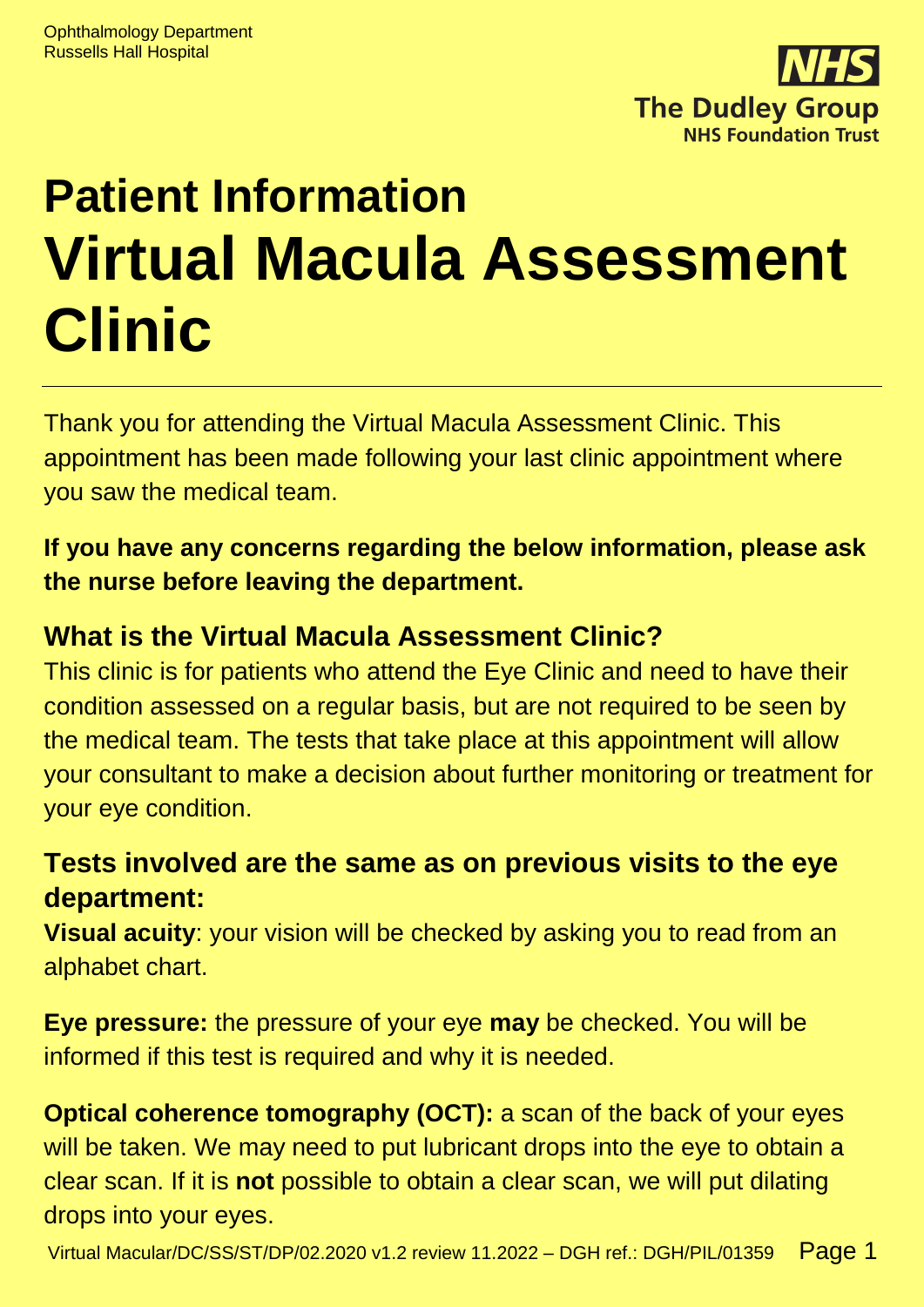Following these tests, you will be able to go home. If you have had previous eye injections (Lucentis / Eylea) and it is obvious from your OCT scan that you will require a further injection, the nurse may give you antibiotic drops to use. This will save a return visit to the hospital to collect a prescription. However, the final decision of whether you need the injection will be made by the consultant who reviews your details.

## **What will happen next?**

The above test will be reviewed by your consultant, who will make a decision as follows:

- You **do not** need any treatment at present. You will be informed by post of a further appointment to attend the Eye Department for monitoring.
- You **do** need treatment. You will be listed for treatment and will be informed by post of when treatment is due to take place.

## **What if I have any problems or questions after reading this leaflet?**

If there is anything you do not understand, or you are concerned or worried about any part of the treatment, contact:

The **Urgent Referral Clinic team** at Russells Hall Hospital Eye Clinic on **01384 456111 ext. 3633**.

## **Eye emergency, out of hours**

In case of an eye emergency after the closing hours of the Eye Clinic at Russells Hall Hospital (including weekends and bank holidays), please contact:

## **Birmingham and Midland Eye Centre on 0121 507 6780**

The doctor on call is usually based at the Eye Centre, City Hospital, Dudley Road, Birmingham. They may need to call you back, and if necessary, they will arrange for you to visit them.

**Note:** The information in this booklet is provided for information only. The information found is **not** a substitute for professional medical advice or care by a qualified doctor or other health care professional.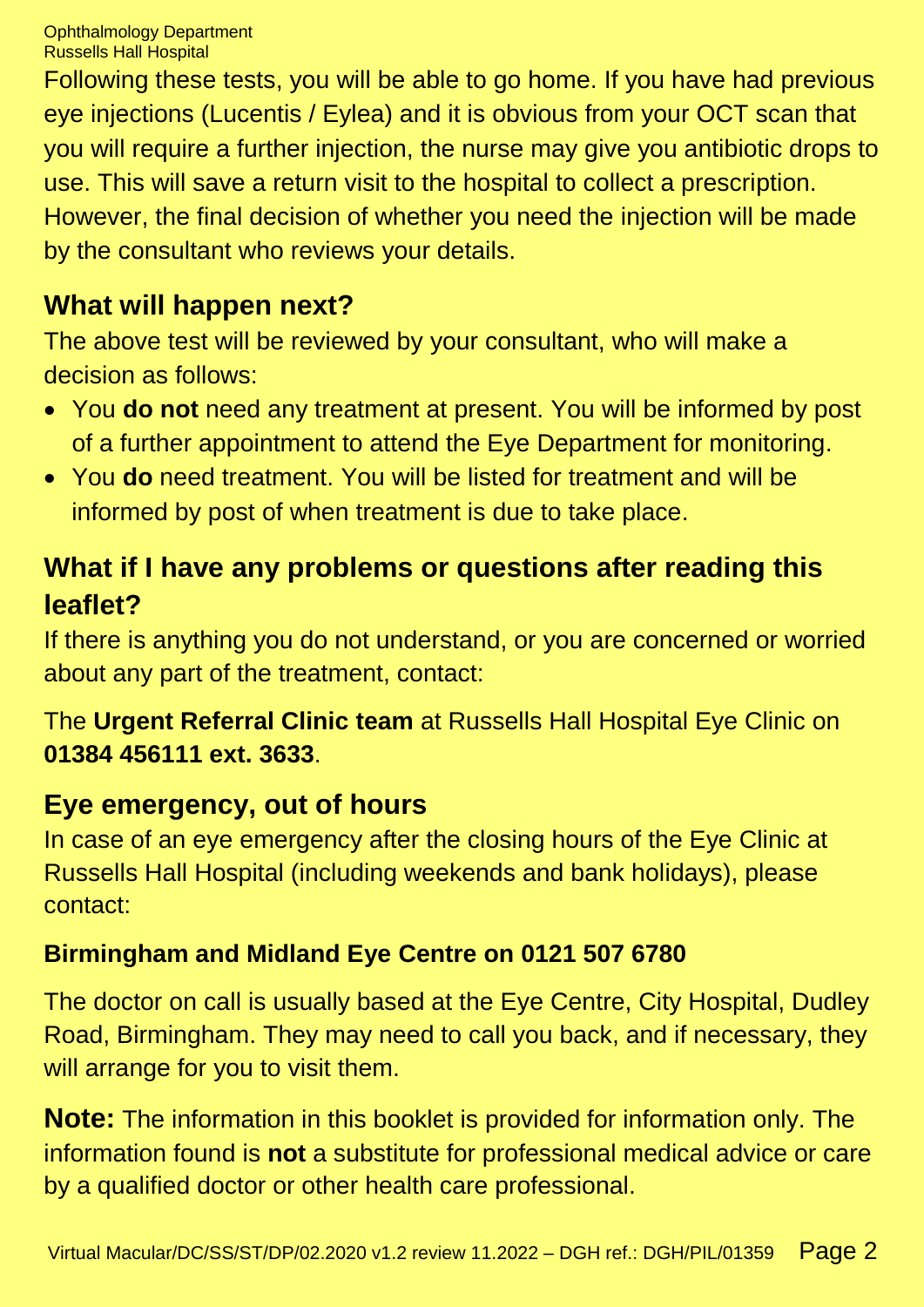Ophthalmology Department Russells Hall Hospital

**Always** check with your doctor if you have any concerns about your condition or treatment. This is only indicative and general information for the procedure. Individual experiences may vary and all the points may not apply to all patients at all times. Please discuss your individual circumstances with you eye doctor.

Author: Sister Cooper

#### **This leaflet can be downloaded or printed from:**

[http://dgft.uk/services-and-wards/ophthalmology/](http://dudleygroup.nhs.uk/services-and-wards/ophthalmology/)